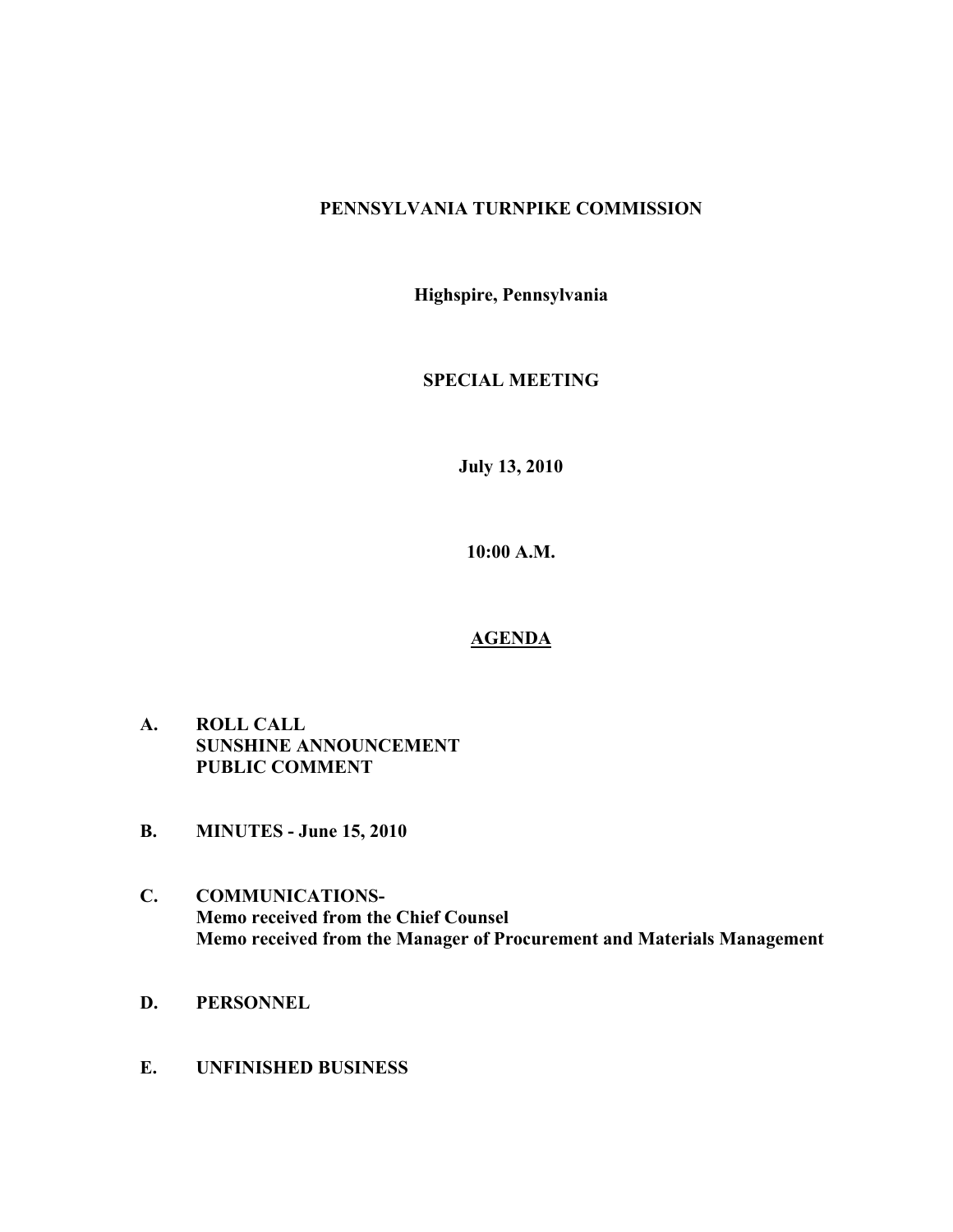- **1. Adopt the Resolution ratifying the reinvestments, liquidations and purchases of securities with available cash, as described in the memo from the Assistant Chief Financial Officer dated July 2, 2010.**
- **2. Approve the negotiation and execution of the Amendments and Agreements for the items listed in memos "a" through "d":**
	- **a. Amendment to our agreement with Giant Eagle, Inc. to provide for an extension of the agreement to market E-ZPass in their stores for an additional three (3) years, with an option for two 3-year renewal periods;**
	- **b. Amendment to our agreement with Travel Boards, Inc. to broaden the scope of responsibility for advertising and sponsorship opportunities along the Turnpike;**
	- **c. Amendment to our agreement with Orion Land Services, Inc., for right-of-way acquisition services for the Southern Beltway, US 22 to I-79 project, to extend the agreement for an additional year at no additional cost;**
	- **d. Agreement with Center Square Fire Company and Whitpain Township Police Department to permit them to utilize Commission owned property, acquired as part of the total reconstruction project from MP A20.00 to MP A30.00, to conduct training exercises.**
- **3. Approve the Right-of-Way Requests for the items listed in memos "a" through "m":**
	- **a. Authorize the acquisition of Right-of-Way #1031-R01, a partial take parcel, necessary for the Somerset Interchange project, by issuing payment in the amount of \$22,483.00, representing fair market value, prorated taxes and recording fees, payable to Nathan J. Zarichnak & Associates, Escrow Agent; authorize the appropriate Commission officials to execute the agreement of sale, authorize the payment of additional statutory damages as calculated by the Legal Department and approved by the Chief Executive Officer, and payment of the fair market value to the property owner is contingent upon the delivery of a deed prepared by the Legal Department;**
	- **b. Authorize the acquisition of Right-of-Way #17749, a total take parcel, necessary for construction of the Southern Beltway, by issuing payment in the amount of \$105,255.06, representing fair market value, prorated taxes and recording fees, payable to Urban Settlement Company, Escrow Agent; authorize the appropriate Commission officials to execute the agreement of sale, authorize the payment of additional statutory damages as calculated by the Legal Department and approved by the Chief Executive Officer, and payment of the fair market value to the property owner is contingent upon the delivery of a deed prepared by the Legal Department;**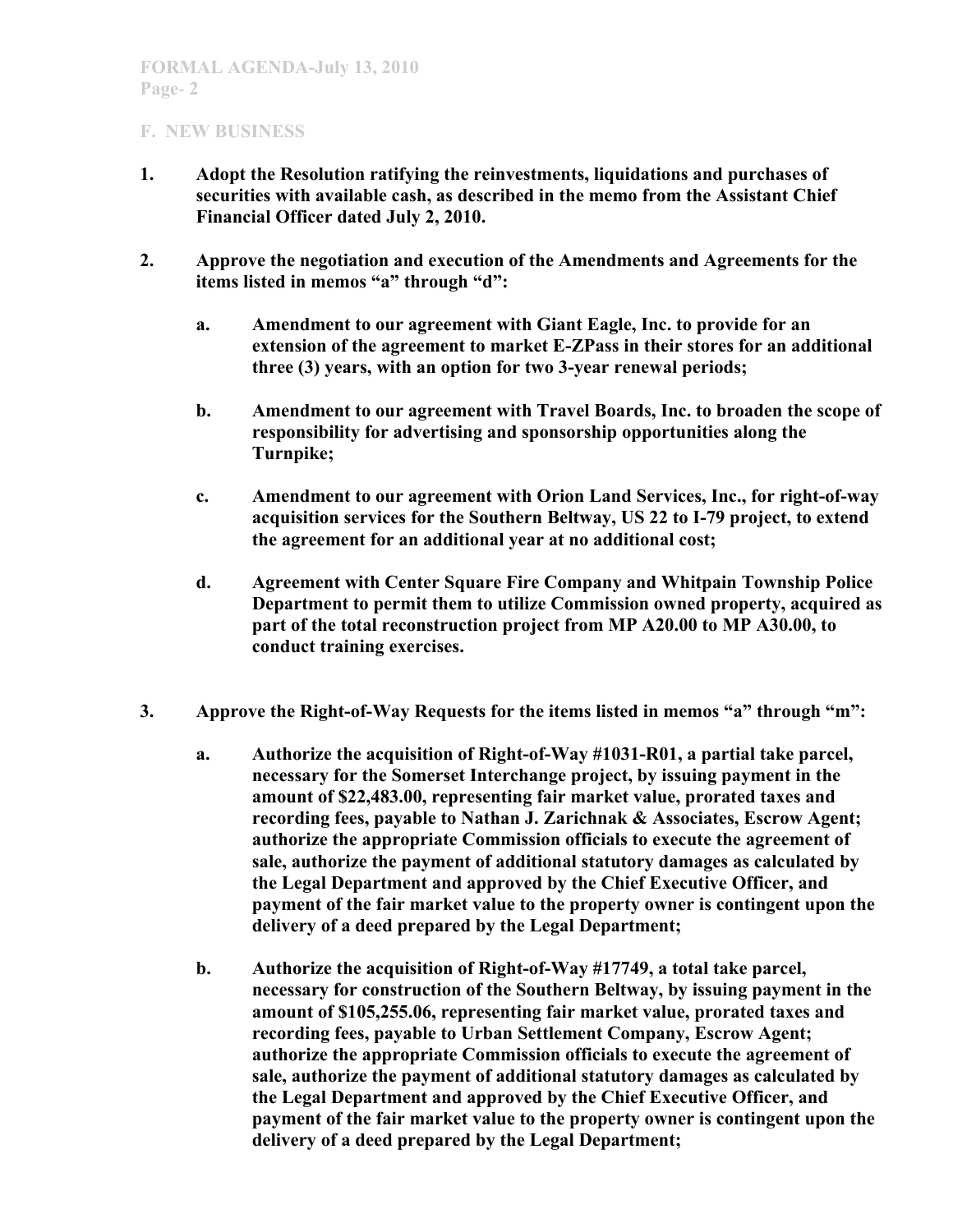- **c. Authorize the acquisition of Right-of-Way #14125, a total take parcel, necessary for construction of the Southern Beltway, by issuing payment in the amount of \$140,545.09, representing fair market value, prorated taxes and recording fees, payable to Urban Settlement Company, Escrow Agent; authorize the appropriate Commission officials to execute the agreement of sale, authorize the payment of additional statutory damages as calculated by the Legal Department and approved by the Chief Executive Officer, and payment of the fair market value to the property owners is contingent upon the delivery of a deed prepared by the Legal Department;**
- **d. Authorize the settlement of Right-of-Way #1A047-A, partial take parcel, necessary for the total reconstruction project from MP 67.00 to MP 75.00, by issuing settlement payment in the total amount of \$32,225.25, payable to Hollinshead, Mendelson, Bresnahan & Nixon, P.C., Escrow Agent;**
- **e. Authorize the acquisition of Right-of-Way #6440-B, a partial take parcel, necessary for the total reconstruction project from MP A20.00 to MP A30.00, by issuing payment in the amount of \$11,500.00, representing fair market value, payable to SEPTA; authorize the appropriate Commission officials to execute the agreement of sale, authorize the payment of additional statutory damages as calculated by the Legal Department and approved by the Chief Executive Officer, and payment of the fair market value to the property owner is contingent upon the delivery of a deed prepared by the Legal Department;**
- **f. Authorize the settlement of Right-of-Way #6433-A, #6424-A and #6425-A and transfer fee simple title of Parcel 89, partial take parcels, necessary for the total reconstruction project from MP A20.00 to MP A30.00, by issuing settlement payment in the total amount of \$100,000.00, payable to The Township of Whitpain; authorize the appropriate Commission officials to execute the settlement documents; authorize the payment of additional statutory damages as calculated by the Legal Department and approved by the Chief Executive Officer; authorize the appropriate Commission officials to execute a special warranty deed and payment of the settlement amount and transfer of title to Parcel 89 is contingent upon the delivery of a deed prepared by the Legal Department;**
- **g. Adopt the proposed Property Acquisition Resolution for Right-of-Way #6403- RE, a partial take parcel, necessary for the total reconstruction project from MP A20.00 to MP A30.00; authorize payment of Estimated Just Compensation in the amount of \$8,900.00, payable to Buckley, Brion, McGuire, Morris & Sommer, LLP, Escrow Agent; authorize payment of statutory damages and costs as calculated by the Legal Department and approved by the Chief Executive Officer and authorize the appropriate Commission officials to execute an agreement of sale, should the property owner return an executed agreement prior to filing of the Declaration of Taking; in the event of amicable settlement fair market value will be paid to the property owner upon its delivery of a deed prepared by the Legal Department;**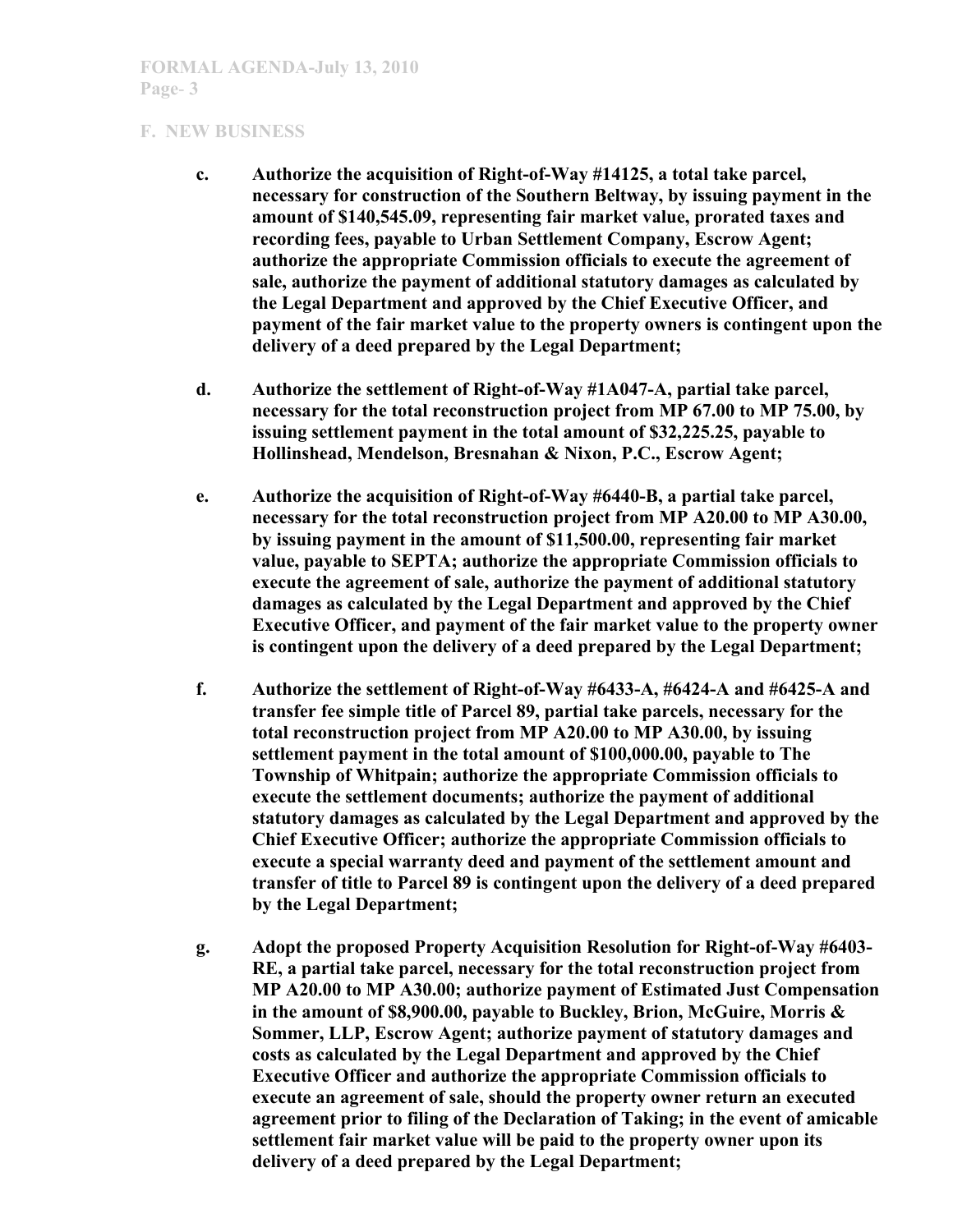- **h. Authorize the acquisition of Right-of-Way #6451-C, a partial take parcel, necessary for the total reconstruction project from MP A20.00 to MP A30.00, by issuing payment in the amount of \$127,800.00, representing fair market value, payable to The Township of Worcester; authorize the appropriate Commission officials to execute the agreement of sale, authorize the payment of additional statutory damages as calculated by the Legal Department and approved by the Chief Executive Officer, and payment of the fair market value to the property owner is contingent upon the delivery of a deed prepared by the Legal Department;**
- **i. Adopt the proposed Property Acquisition Resolution for Right-of-Way #6408- A, a partial take parcel, necessary for the total reconstruction project from MP A20.00 to MP A30.00; authorize payment of Estimated Just Compensation in the amount of \$49,000.00, payable to Buckley, Brion, McGuire, Morris & Sommer, LLP, Escrow Agent; authorize payment of statutory damages and costs as calculated by the Legal Department and approved by the Chief Executive Officer;**
- **j. Authorize the transfer of 0.381 acre of required legal right-of-way in fee and 0.0219 acre temporary construction easement of Commission property, to the Upper Merion Transportation Authority, for fair market value of \$2,000.00 necessary for the Department of Transportation's "South Henderson Road Widening Project"; delegate the authority to execute the required agreement of sale, deed and any other documents that may be required to effectuate the transfer to the Chief Executive Officer, or his designee, in order to avoid any conflict of interest that the Chairman may have as the Secretary of Transportation. The deed, prepared by the Legal Department, will be delivered to the Department upon the Commission's receipt of fair market value;**
- **k. Authorize the acquisition of Right-of-Way #17528, a total take parcel, necessary for construction of the Southern Beltway, by issuing payment in the amount of \$191,726.46, representing fair market value, prorated taxes, recording fees and Section 710 damages, payable to Urban Settlement Company, Escrow Agent; authorize the appropriate Commission officials to execute the agreement of sale, authorize the payment of additional statutory damages as calculated by the Legal Department and approved by the Chief Executive Officer, and payment of the fair market value to the property owners is contingent upon the delivery of a deed prepared by the Legal Department;**
- **l. Authorize the acquisition of Right-of-Way #17918, a total take parcel, necessary for construction of the Southern Beltway, by issuing payment in the amount of \$330,129.71, representing fair market value, prorated taxes, recording fees, housing supplement and closing costs, payable to Urban Settlement Company, Escrow Agent; authorize the appropriate Commission officials to execute the agreement of sale, authorize the payment of additional**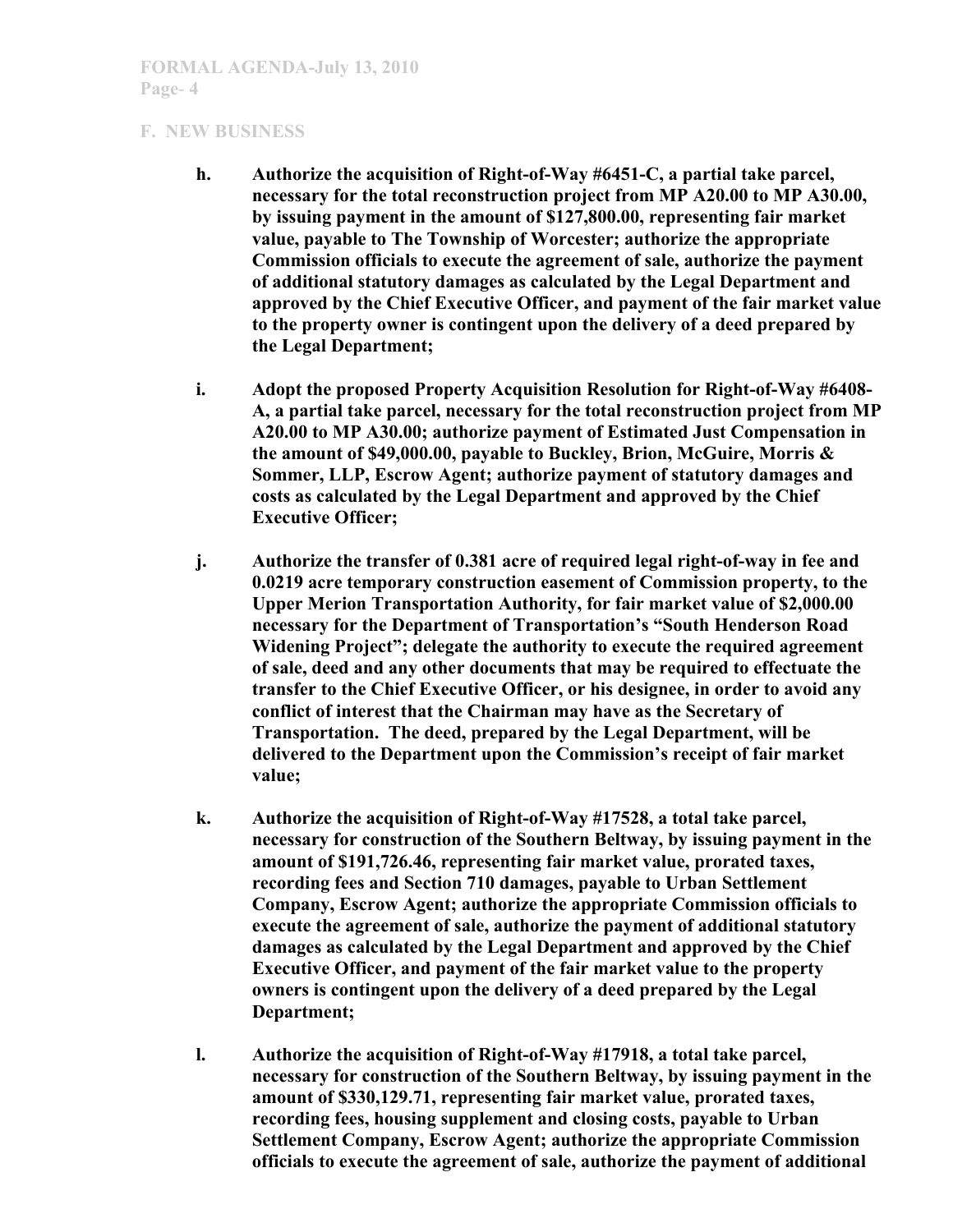**statutory damages as calculated by the Legal Department and approved by the Chief Executive Officer, and payment of the fair market value to the property owners is contingent upon the delivery of a deed prepared by the Legal Department;**

- **m. Authorize the acquisition of Right-of-Way #17906, a total take parcel, necessary for construction of the Southern Beltway, by issuing payment in the amount of \$221,729.19, representing fair market value, prorated taxes and recording fees, payable to Urban Settlement Company, Escrow Agent; authorize the appropriate Commission officials to execute the agreement of sale, authorize the payment of additional statutory damages as calculated by the Legal Department and approved by the Chief Executive Officer, and payment of the fair market value to the property owners is contingent upon the delivery of a deed prepared by the Legal Department.**
- **4. Approve advertising for the items listed in memos "a" through "d":**
	- **a. Third Party Administrator (TPA) for the Commission's Self-Insured Liability Claims;**
	- **b. Engineering firm to perform environmental services systemwide;**
	- **c. Safety consultant to assist the Commission in obtaining the necessary requirements to ensure our self-insurance status;**
	- **d. Insurance consulting firm to review the feasibility of Owner Controlled Insurance Program (OCIP) and provide insurance consultation for future construction projects.**
- **5. Approve the Award of Bids and the Issuance of Purchase Orders for the items in memos "a" through "j":**
	- **a. Fifteen (15) Mack tandem axle dump trucks, utilizing the Commonwealth's contract with Mack Trucks, Inc.; at a total award of \$2,938,411.05;**
	- **b. Four (4) Mack tandem axle dump trucks, utilizing the Commonwealth's contract with Mack Trucks, Inc.; at a total award of \$783,576.28;**
	- **c. Sixteen (16) Mack single axle dump trucks, utilizing the Commonwealth's contract with Mack Trucks, Inc.; at a total award of \$2,506,303.68;**
	- **d. Three (3) John Deere motor graders, utilizing the Commonwealth's contract with Plasterer Equipment Co., Inc.; at a total award of \$645,685.98;**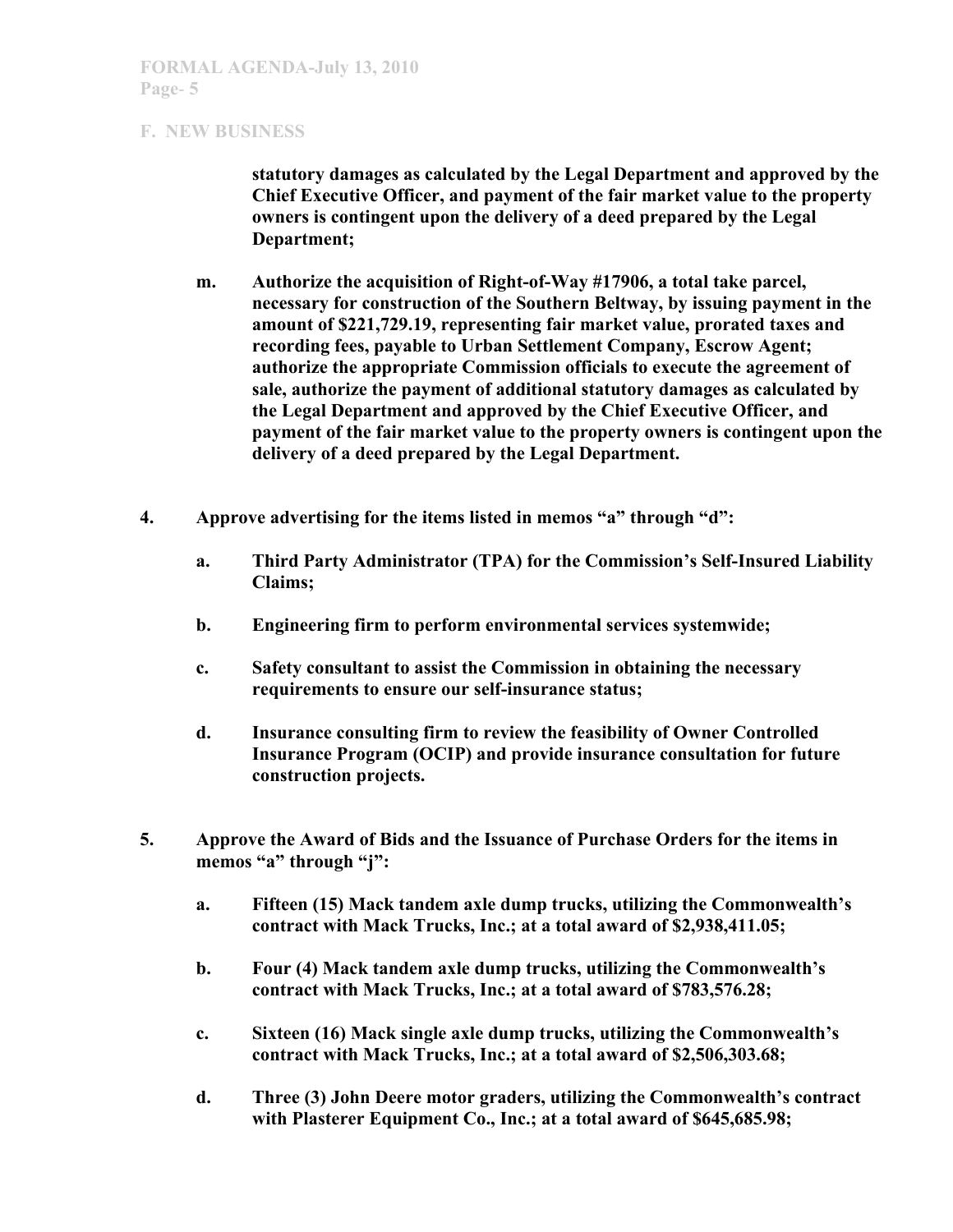- **e. Asphalt crack sealant contract for one year, to the lowest responsive and responsible bidder, McAsphalt Industries, Ltd.; at a total award of \$297,000.00;**
- **f. Four (4) 3-cubic yard Loaders, utilizing the Commonwealth's contract with Groff Tractor & Equipment, Inc.; at a total award of \$541,564.80;**
- **g. Four (4) loader-mounted snow blowers, utilizing the Commonwealth's contract with Industrial Motor Supply Inc.; at a total award of \$489,272.00;**
- **h. Network connectivity for SNMP equipment, utilizing the Commonwealth's contract with Eplus; at a total award of \$118,550.40;**
- **i. Two (2) small bucket trucks, utilizing the Commonwealth's contract with Penske Buick GMC Trucks, Inc.; at a total award of \$160,064.66;**
- **j. Seven (7) response vehicles, utilizing the Commonwealth's contract with Apple Chevrolet; at a total award of \$255,177.00.**
- **6. Approve the Award of Contracts for the items listed in memos "a" and "b":**
	- **a. Contract #EN-00088-03-10 for inlet repairs between MP 334.40 and MP 337.45, to the lowest responsive and responsible bidder, Road-Con, Inc.; at a total award of \$690,750.00; with a contingency amount of \$30,000.00;**
	- **b. Contract #T-357.32S001-3-02 for the rehabilitation of Bridge DB-248 at MP 357.32, to the lowest responsive and responsible bidder, Road-Con, Inc., at a total award of \$547,422.25, with a contingency amount of \$25,000.00.**
- **7. Approve an increase to the E-ZPass annual transponder fee and the 2011 toll increase for the items listed in memos "a" and "b":**
	- **a. Increase the Annual Service Fee for the Commission's private E-ZPass accounts from \$3.00 to \$6.00 per transponder effective January 2, 2011;**
	- **b. A 3% toll increase for E-ZPass customers and a 10% increase for cash customers effective January 2, 2011, with the exception of the Southern Beltway.**
- **8. Approve the write-off of Property Damage Claim #DC-197 in the amount of \$11,384.62.**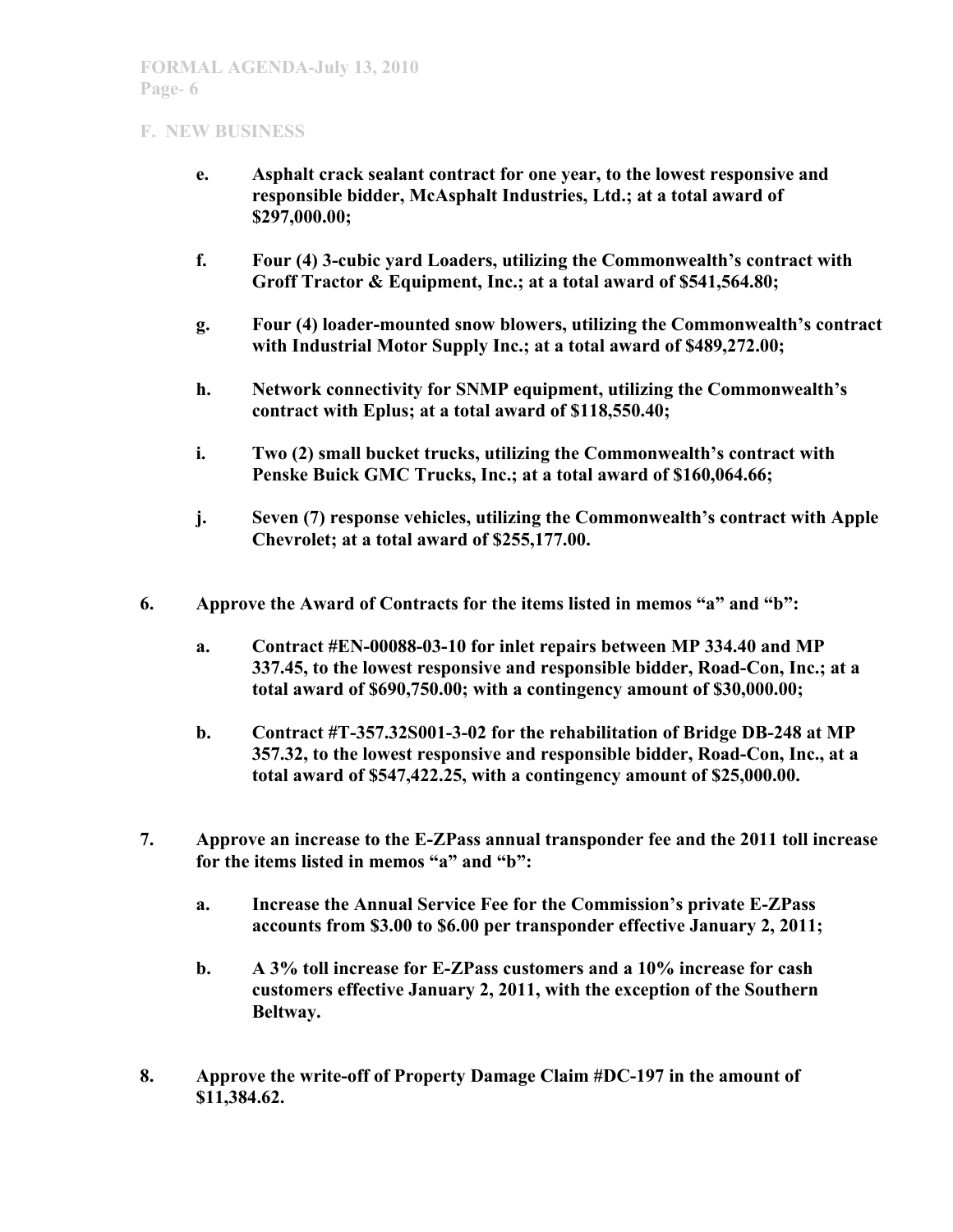- **9. Approval to participate in the PA Department of General Services (DGS) Renewable Energy Credit auction; at an approximate cost of \$2.00 per renewable energy credit.**
- **10. Approval to offer expanded health care coverage for Commission employee dependents to age 26, retroactive to May 1, 2010, as will be mandated by the recent health care reform legislation that will be effective March 1, 2011.**

## **ITEMS ADDED TO THE FORMAL AGENDA**

## **FINAL SELECTIONS**

- **F-11 Approve the consultant selection recommendations from the Technical Review Committee and authorize the negotiation and execution of a contract with the first firm listed for items in memos "a" and "b"":**
	- **a. Retention of an engineering firm to provide preliminary and final design services for the full depth roadway reconstruction project from MP A31.00 to A37.50; at a not-to-exceed amount of \$18,000,000.00 or eight (8) years whichever occurs first:**

**Reference #4-084 Urban Engineers, Inc. SAI Consulting Engineers, Inc. Greenhorne & O'Mara, Inc. HAKS Engineers, Architects & Land Surveyors, P.C.**

**b. Retention of an engineering or construction management firm to provide construction inspection services from MP 247.00 through MP 358.00 and the Northeast Extension; at a not-to-exceed amount of \$850,000.00 or two (2) years whichever occurs first:**

> **Reference #5-072 Carroll Engineering Corporation Pennoni Engineering CMC Engineering TRC Engineers**

## **CHANGE ORDERS**

**F-12 Approve the Change Orders for the items listed in memos "a" through "h":**

- **a. Change Order #2 for Contract #T-247.38F003-3-05 with Worth & Company, Inc. for HVAC for the TIP building renovations, for a 61 day time extension;**
- **b. Change Order #3 for Contract #T-247.38F003-3-03 with S.P. McCarl and Company, Inc. for plumbing work for the TIP building renovations, for a 61 day time;**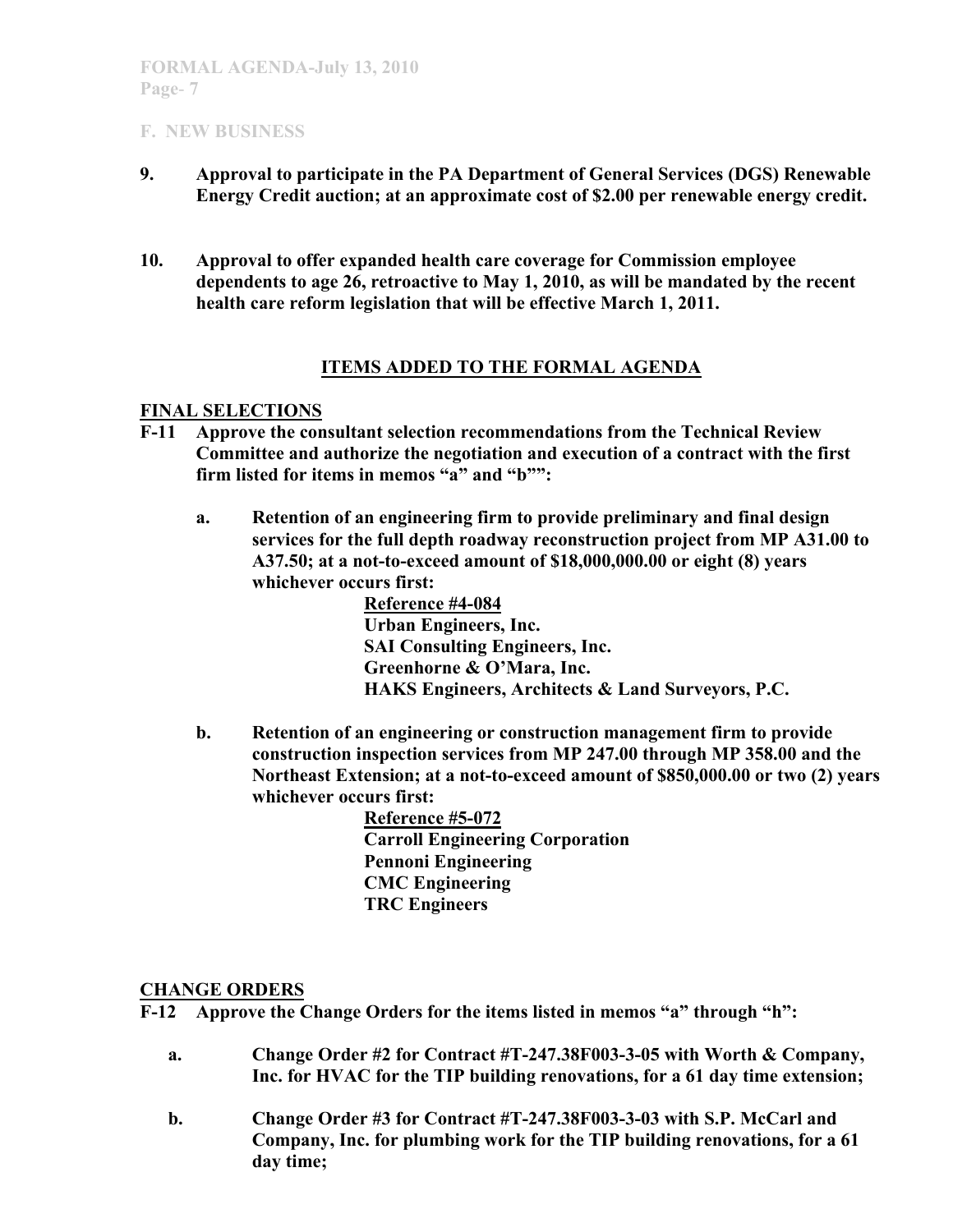- **c. Change Order #2 for Contract #T-282.00R001-3-02 with Kinsley Construction, Inc. for bituminous overlay between MP 282.00 and MP 292.00, for an increase of \$587,263.95; increasing the not-to-exceed amount from \$6,215,914.98 to \$6,803,178.93;**
- **d. Change Order #1 for Contract #T-154.42F0003-3-02 with Clark Contractors, Inc. for construction of the fare collection warehouse/office building at the Everett Maintenance Facility, for a 21 day time extension;**
- **e. Change Order #3 for Contract #04-023-RCLY with Hempt Brothers, Inc. for ramp reconstruction and replacement of EB-100B at the Carlisle Interchange, for a 73 day time extension;**
- **f. Change Order #4 for Contract #T-247.38F003-3-02 with Wohlsen Construction Company for general construction for the TIP building renovations, for a 61 day time extension;**
- **g. Change Order #4 for Contract #02-073-RC2H-3 with Wohlson Construction Company for Trevose Maintenance facility relocation, for a 61 day time extension;**
- **h. Change Order #5 for Contract #T-247.38F003-3-04 with Lighthouse Electric Company for electrical work for the TIP building renovations, for a 61 day time extension.**

#### **CHANGE ORDERS AND FINAL PAYMENTS**

- **F-13 Approve the Change Orders and Final Payments for the items listed in memos "a" through "e":**
	- **a. Change Order #3 and Final Payment for Contract #EN-00049-03-02 with New Enterprise Stone & Lime, Inc. for roadway and miscellaneous repairs between MP 75.39 and MP 179.44, for a decrease of \$340,125.03 necessary for normal quantity adjustments to balance items to actual work completed, making the final contract value \$2,259,874.97, and the final amount due of \$112,993.75;**
	- **b. Change Order #1 and Final Payment for Contract #EN-00084-03-03 with Cottles Asphalt Maintenance Inc. for roadway and miscellaneous repairs between MP 109.91 and MP 236.22, for a decrease of \$178,354.34 necessary for normal quantity adjustments to finalize items to actual work completed, making the final contract value \$221,645.66, and the final amount due of \$11,082.28;**
	- **c. Change Order #3 and Final Payment for Contract 05-105-RCRM with New Enterprise Stone and Lime Co. for replacement and elimination of various bridges in Cumberland County for a decrease of \$98,030.21 necessary for**